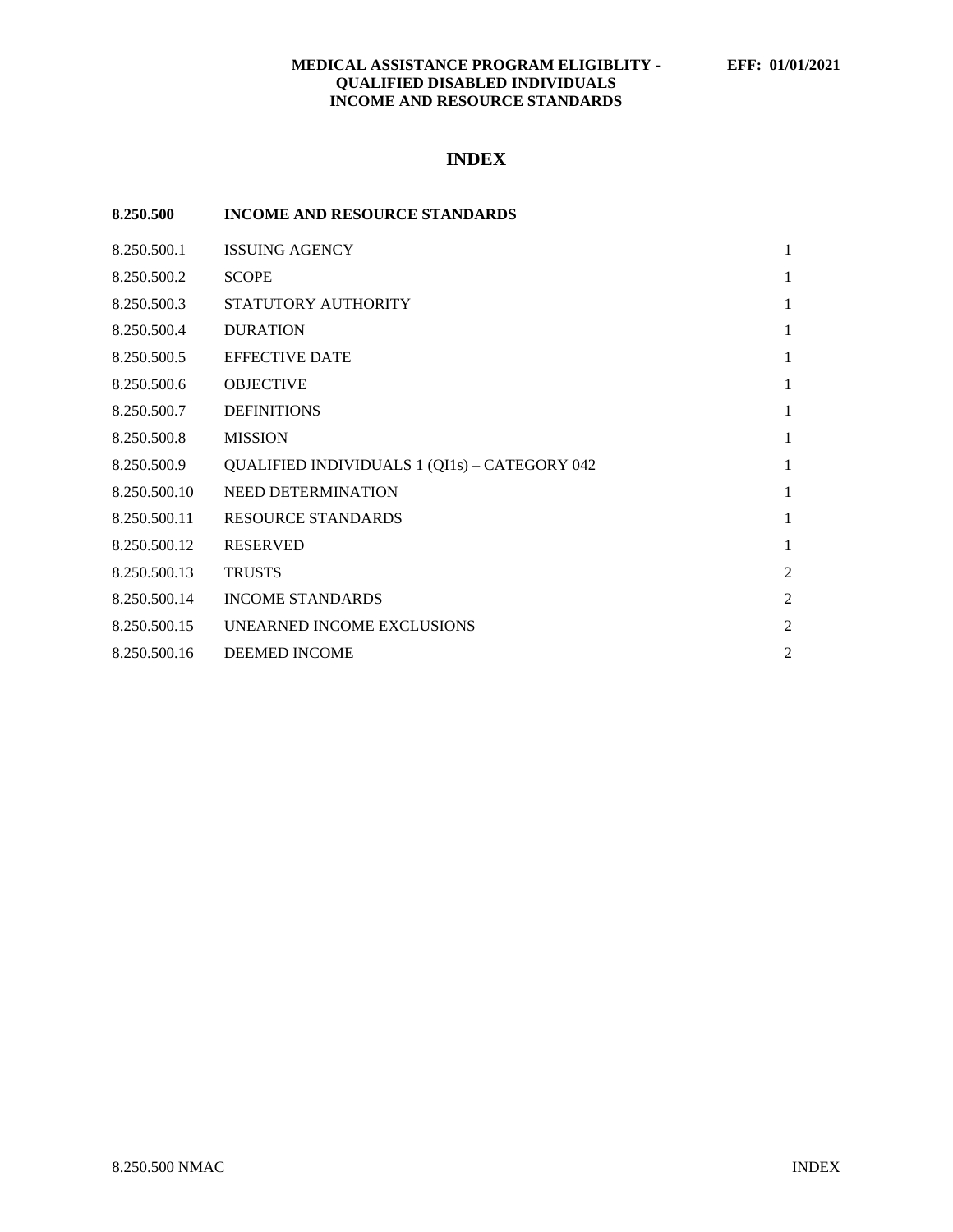#### **MEDICAL ASSISTANCE PROGRAM ELIGIBLITY - EFF: 01/01/2021 QUALIFIED DISABLED INDIVIDUALS INCOME AND RESOURCE STANDARDS**

**TITLE 8 SOCIAL SERVICES**

# **CHAPTER 250 MEDICAL ASSISTANCE PROGRAM ELIGIBILITY - QUALIFIED DISABLED INDIVIDUALS**

### **PART 500 INCOME AND RESOURCE STANDARDS**

<span id="page-1-0"></span>**8.250.500.1 ISSUING AGENCY:** New Mexico Human Services Department (HSD). [8.250.500.1 NMAC - Rp, 8.250.500.1 NMAC, 1/1/2014]

<span id="page-1-1"></span>**8.250.500.2 SCOPE:** The rule applies to the general public. [8.250.500.2 NMAC - Rp, 8.250.500.2 NMAC, 1/1/2014]

<span id="page-1-2"></span>**8.250.500.3 STATUTORY AUTHORITY:** The New Mexico medicaid program and other health care programs are administered pursuant to regulations promulgated by the federal department of health and human services under Title XIX of the Social Security Act as amended or by state statute. See NMSA 1978, Section 27-1- 12 et seq.

[8.250.500.3 NMAC - Rp, 8.250.500.3 NMAC, 1/1/2014]

<span id="page-1-3"></span>**8.250.500.4 DURATION:** Permanent.

[8.250.500.4 NMAC - Rp, 8.250.500.4 NMAC, 1/1/2014]

<span id="page-1-4"></span>**8.250.500.5 EFFECTIVE DATE:** January 1, 2014, unless a later date is cited at the end of a section. [8.250.500.5 NMAC - Rp, 8.250.500.5 NMAC, 1/1/2014]

<span id="page-1-5"></span>**8.250.500.6 OBJECTIVE:** The objective of this rule is to provide specific instructions when determining eligibility for the medicaid program and other health care programs. Generally, applicable eligibility rules are detailed in the medical assistance division (MAD) eligibility policy manual, specifically 8.200.400 NMAC, *General Medicaid Eligibility*. Processes for establishing and maintaining MAD eligibility are detailed in the income support division (ISD) general provisions 8.100 NMAC, *General Provisions for Public Assistance Programs*. [8.250.500.6 NMAC - Rp, 8.250.500.6 NMAC, 1/1/2014]

# <span id="page-1-6"></span>**8.250.500.7 DEFINITIONS:** [**RESERVED**]

<span id="page-1-7"></span>**8.250.500.8 MISSION:** To transform lives. Working with our partners, we design and deliver innovative, high quality health and human services that improve the security and promote independence for New Mexicans in their communities.

[8.250.500.8 NMAC - Rp, 8.250.500.8 NMAC, 1/1/2014; A, 1/1/2021]

<span id="page-1-8"></span>**8.250.500.9 QUALIFIED INDIVIDUALS 1 (QI1s) - CATEGORY 042:** Medical assistance division (MAD) pays the monthly medicare Part B insurance premium for qualified individuals (QI1s) with income between 120 percent and 135 percent of the federal poverty level and who are not otherwise eligible for another MAD category of eligibility. Eligible recipients will be served on a first come, first served basis, contingent upon availability of federal funds. Eligibility will be offered to individuals on a yearly basis. After 1998, eligible recipients currently enrolled in the program will get the first opportunity to continue to receive benefits. [8.250.500.9 NMAC - N, 1-1-14]

<span id="page-1-9"></span>**8.250.500.10 NEED DETERMINATION:** An applicant or a re-determining recipient for the medical MAD eligibility Category 042 QI1s must apply for and take all necessary actions to obtain any income to which he or she may be entitled.

[8.250.500.10 NMAC - Rp, 8.250.500.9 NMAC, 1/1/2014; A, 1/1/2021]

<span id="page-1-10"></span>**8.250.500.11 RESOURCE STANDARDS:** There are no resource standards for this category. [8.250.500.11 NMAC - Rp, 8.250.500.10 NMAC, 1/1/2014; A, 1/1/2021]

## <span id="page-1-11"></span>**8.250.500.12** [**RESERVED**]

[8.250.500.12 NMAC - Rp, 8.250.500.11 NMAC, 1/1/2014; Rp, 1/1/2021]